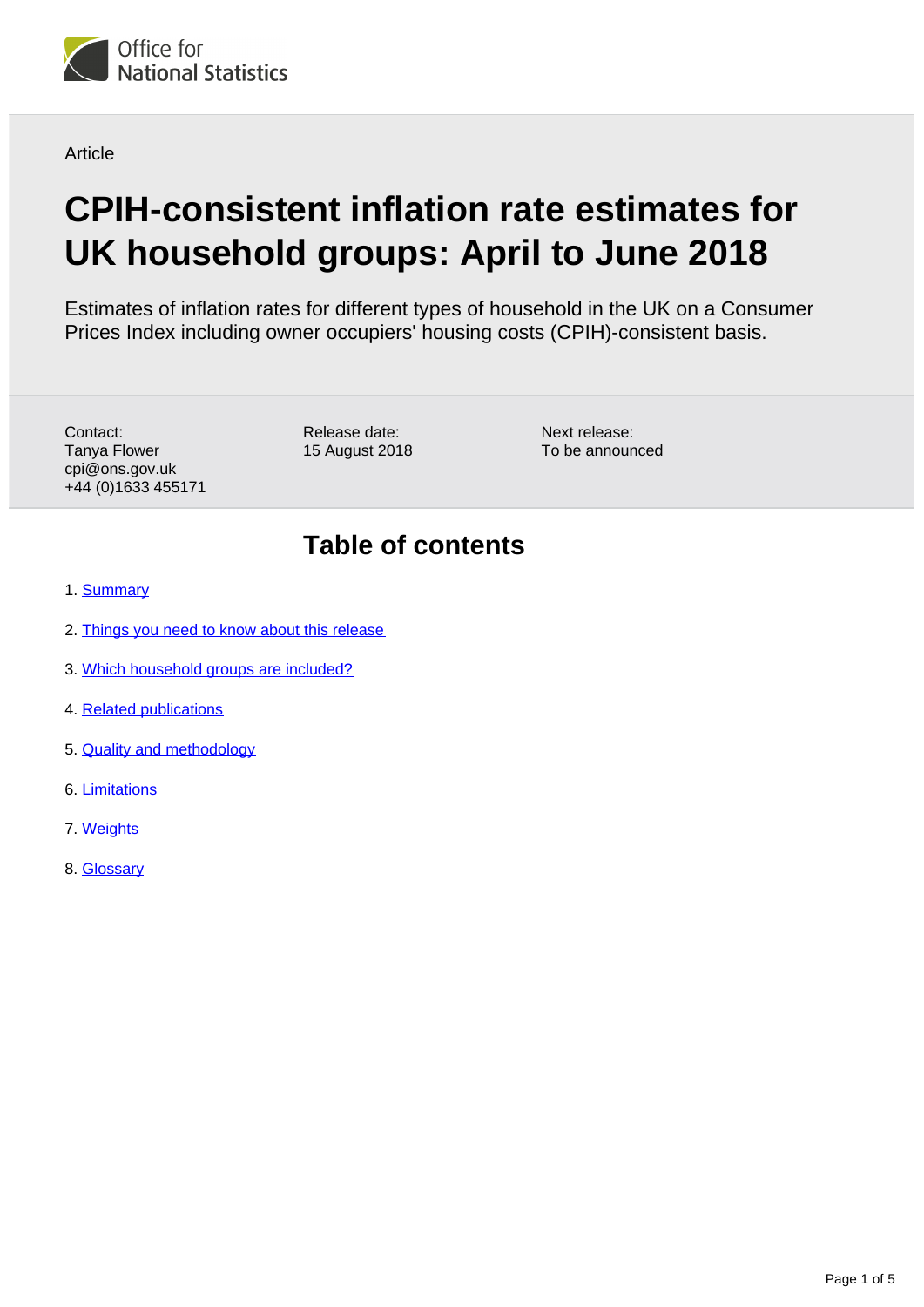# <span id="page-1-0"></span>**1 . Summary**

The Consumer Prices Index including owner occupiers' housing costs (CPIH) is our most comprehensive [measure of consumer price inflation](https://www.ons.gov.uk/economy/inflationandpriceindices/articles/measuringchangingpricesandcostsforconsumersandhouseholds/2017-07-18). It measures the change in the prices of the goods and services as consumed by households. However, because the consumption baskets of specific households differ and because prices do not all change at the same rate, the price experience of different groups of households may differ from the average figure for all households. Producing CPIH-consistent inflation rates for different household groups therefore provides an insight into how these price changes can vary between different groups, within an established framework based on economic principles.

# <span id="page-1-1"></span>**2 . Things you need to know about this release**

This summary note is intended as a useful reference guide alongside the quarterly results that are available to download alongside this release. These include both the democratic and plutocratic weightings from January 2005 until the most recent quarterly update, in this case Quarter 2 (Apr to June) 2018. For more information about the weighting methodologies see Section 7.

Users should note that the CPIH-consistent inflation rates for different household groups are experimental indices and therefore we would caution against any use other than for research purposes.

# <span id="page-1-2"></span>**3 . Which household groups are included?**

These datasets cover the following household groups:

- retired households and non-retired households
- households grouped by equivalised disposable income deciles and quintiles
- households grouped by equivalised expenditure deciles
- households with children and without children
- households grouped by tenure type; renters, owner-occupiers and subsidised renters

The [democratically-weighted dataset](https://www.ons.gov.uk/economy/inflationandpriceindices/datasets/cpihconsistentinflationrateestimatesforukhouseholdgroupsdemocraticweighting) also includes the aggregate democratically-weighted CPIH index, as well as a version of this index excluding housing costs (updating an ad hoc user request first published in Democratic [measure of CPIH excluding housing, UK, 2005 to 2016](https://www.ons.gov.uk/economy/inflationandpriceindices/adhocs/007752democraticmeasureofcpihexcludinghousinguk2005to2016)).

For definitions of these terms, please see the glossary at the end of this article.

If you would like to provide feedback on the choice of household groups presented, please send your comments to cpi@ons.gov.uk.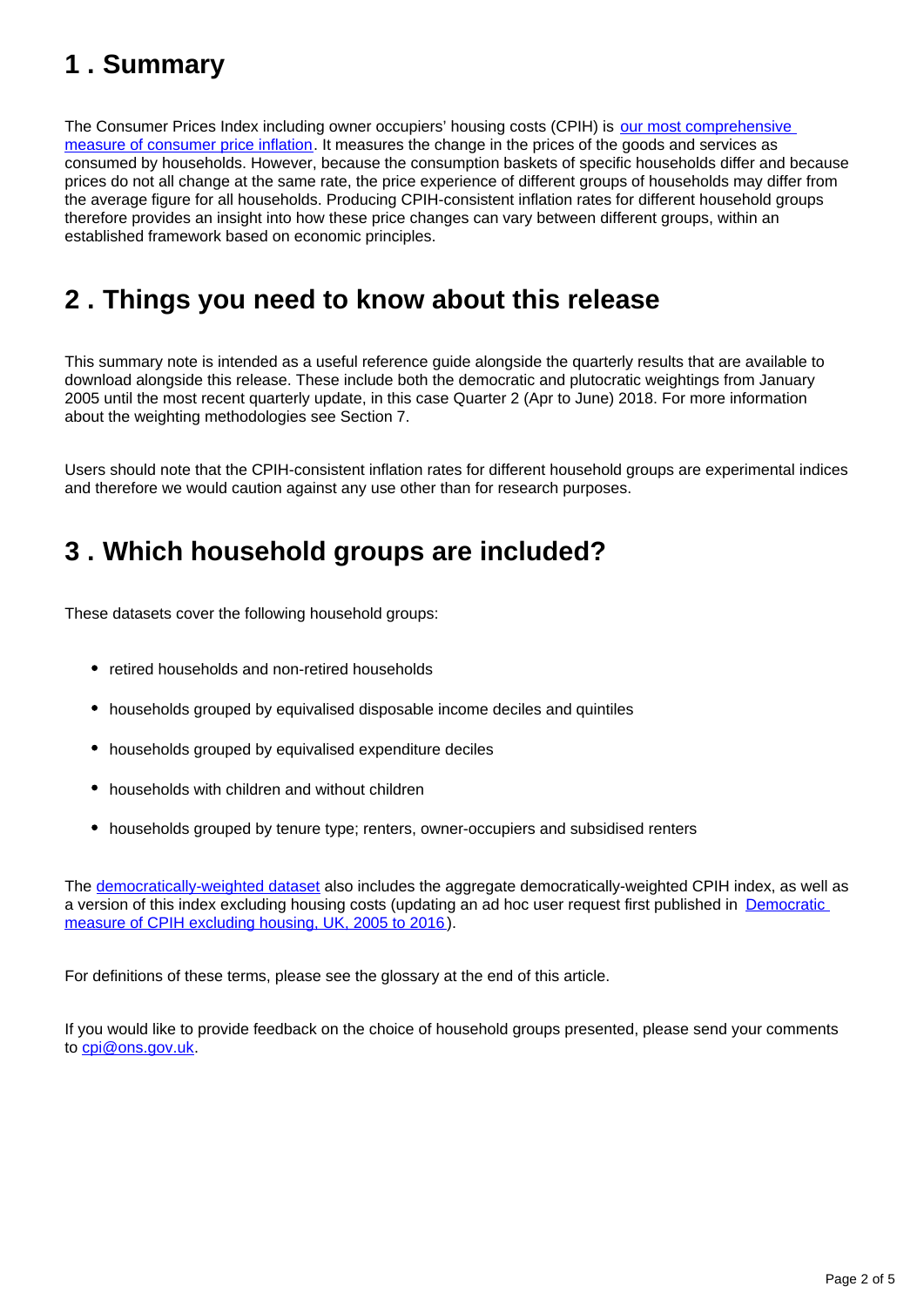# <span id="page-2-0"></span>**4 . Related publications**

Alongside this release, we published an [analysis of CPIH-consistent inflation rates](https://www.ons.gov.uk/economy/inflationandpriceindices/articles/cpihconsistentinflationratesforincomegroupsbycategoryofspenduk/2005to2018), which have been calculated for different income groups by category of spend. The 12-month inflation rate for food and non-alcoholic beverages has followed a similar trend over the period 2005 to 2018, for households at both ends of the income distribution. In comparison, price changes in tobacco have had a greater impact on the alcoholic beverages and tobacco inflation rate for households in income decile two compared with income decile nine.

We published the first preliminary estimates of the [Household Costs Indices \(HCIs\)](https://www.ons.gov.uk/economy/inflationandpriceindices/bulletins/householdcostsindices/preliminaryestimates2005to2017) in December 2017. The HCIs are a set of measures that aim to reflect UK households' experience of changing prices and costs. More information on the HCIs, including why they are being developed, how they differ from consumer price indices and progress towards their development, can be found in the **Developing the Household Costs Indices (HCIs)** [article.](https://www.ons.gov.uk/economy/inflationandpriceindices/articles/developingthehouseholdcostsindiceshcis/2017-11-08)

# <span id="page-2-1"></span>**5 . Quality and methodology**

More information on the methodology used to calculate these indices can be found in the related Methodology to [calculate CPIH-consistent inflation rates for UK household groups publication](https://www.ons.gov.uk/economy/inflationandpriceindices/methodologies/methodologytocalculatecpihconsistentinflationratesforukhouseholdgroups) .

## <span id="page-2-2"></span>**6 . Limitations**

While the calculation of inflation rates for household groups is straightforward analytically, a range of data constraints make their estimation challenging in practice. For instance, an analysis of household group specific inflation rates would ideally use price indices and expenditure weights specific to each household group. This would reflect the fact that different households will purchase goods and services from different outlets and therefore face different prices.

However, data are not available on specific price indices, and therefore we have had to use national price indices as an approximation. There are also a number of challenges that arise from the data sources that we have available for us to calculate the expenditure shares. These limitations do not impede the validity of the chosen methodology and its robustness. For more information, please see the related [methodology publication](https://www.ons.gov.uk/economy/inflationandpriceindices/methodologies/methodologytocalculatecpihconsistentinflationratesforukhouseholdgroups).

# <span id="page-2-3"></span>**7 . Weights**

Price indices are constructed using price and expenditure data. These expenditure shares can be calculated using different methodological approaches; the main two are democratic and plutocratic weighting. Indices for both methodological approaches can be found in the data downloads section. An overview of these approaches and their associated concepts can be found in Section 7.2 of the Consumer Price Indices Technical Manual [\(PDF, 674.44KB\)](http://www.ons.gov.uk/ons/guide-method/user-guidance/prices/cpi-and-rpi/cpi-technical-manual/consumer-price-indices-technical-manual--2014.pdf?format=contrast). We have also produced a methodology article, [Investigating the impact of different weighting](https://www.ons.gov.uk/economy/inflationandpriceindices/methodologies/investigatingtheimpactofdifferentweightingmethodsoncpih)  [methods on CPIH,](https://www.ons.gov.uk/economy/inflationandpriceindices/methodologies/investigatingtheimpactofdifferentweightingmethodsoncpih) that compares the two approaches, alongside additional approaches to weighting a price index.

### <span id="page-2-4"></span>**8 . Glossary**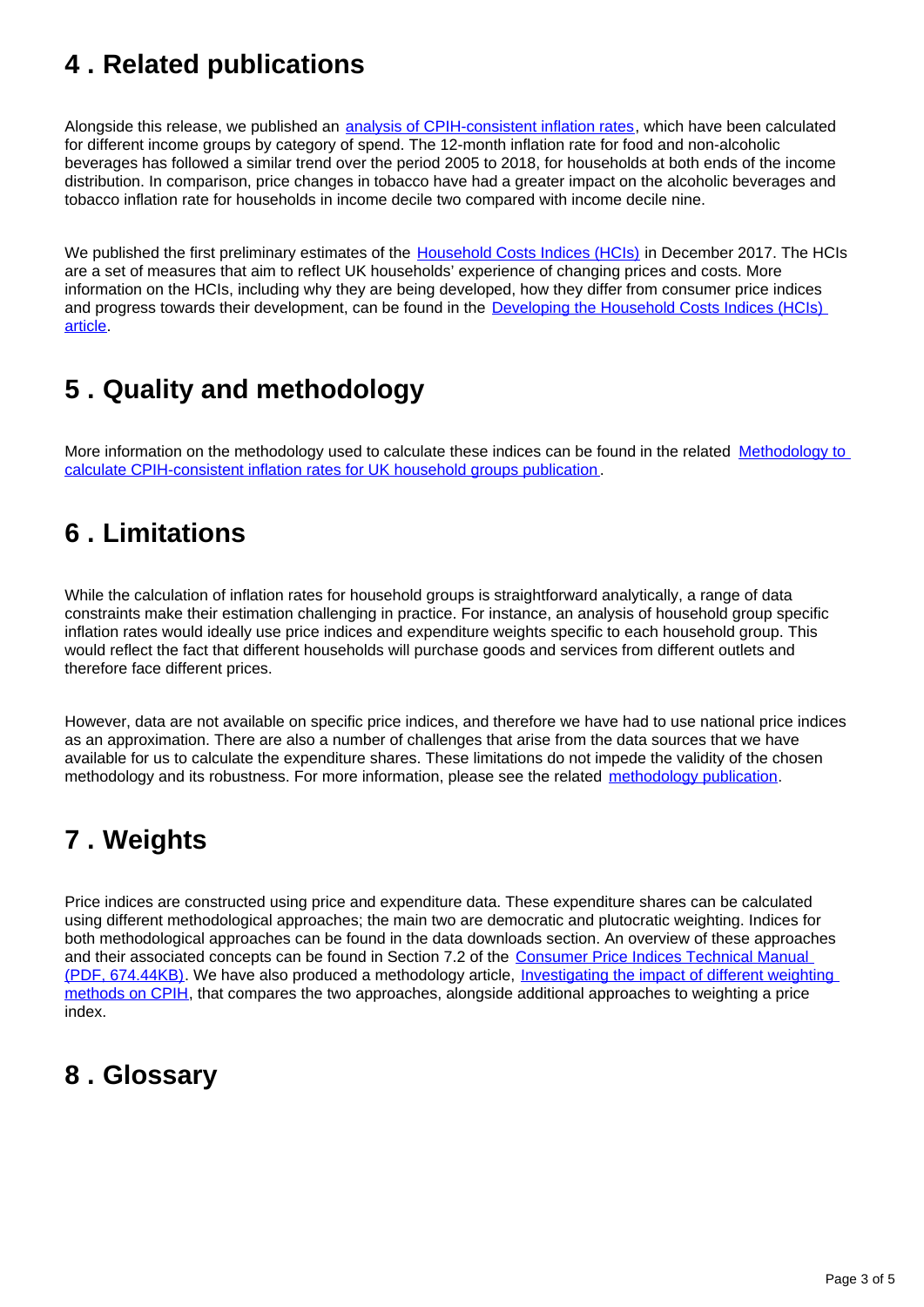### **Equivalised**

Income and expenditure groups are based on a ranking of households by equivalised income and expenditure. Equivalisation is the process of accounting for the fact that households with many members are likely to need a higher income to achieve the same standard of living as households with fewer members.

Equivalisation takes into account the number of people living in the household and their ages, acknowledging that while a household with two people in it will need more money to sustain the same living standards as one with a single person, the two-person household is unlikely to need double the income. This analysis uses the [modified](http://webarchive.nationalarchives.gov.uk/20160105160709/http:/www.ons.gov.uk/ons/rel/elmr/economic-and-labour-market-review/no--1--january-2010/using-the-oecd-equivalence-scale-in-taxes-and-benefits-analysis.pdf)  [Organisation for Economic Co-operation and Development \(OECD\) equivalisation scale.](http://webarchive.nationalarchives.gov.uk/20160105160709/http:/www.ons.gov.uk/ons/rel/elmr/economic-and-labour-market-review/no--1--january-2010/using-the-oecd-equivalence-scale-in-taxes-and-benefits-analysis.pdf)

### **Disposable income**

Disposable income is that which is available for consumption and is equal to all income from wages and salaries, self-employment, private pensions and investments, plus cash benefits less direct taxes.

### **Disposable income deciles**

Households are grouped into deciles (or tenths) based on their equivalised disposable income. The richest decile (decile 10) is the 10% of households with the highest equivalised disposable income. Similarly, the poorest decile (decile one) is the 10% of households with the lowest equivalised disposable income. It should be noted that the second and ninth deciles are more stable so users may wish to consider these in their analysis.

### **Expenditure deciles**

Households are grouped into deciles (or tenths) based on their equivalised expenditure. The highest-expenditure decile (decile 10) is the 10% of households with the highest equivalised expenditure. Similarly, the lowestexpenditure decile (decile one) is the 10% of households with the lowest equivalised expenditure.

### **Households with children**

A child is defined as any person less than 16 years of age. For the purposes of the Family Spending report, people who are under the age of 18 years and unmarried are also classed as children. A household is classified as a household with children if at least one member of the household is a child.

### **Owner-occupier households**

Owner-occupier households are defined as any household in which the residents own the property outright or are buying the property with a mortgage. This includes shared owners (who own part of the property, paying both rent and mortgage).

### **Renter households**

Renter households are defined as any household that rents their property from a private sector landlord. It excludes households who live in their property rent-free.